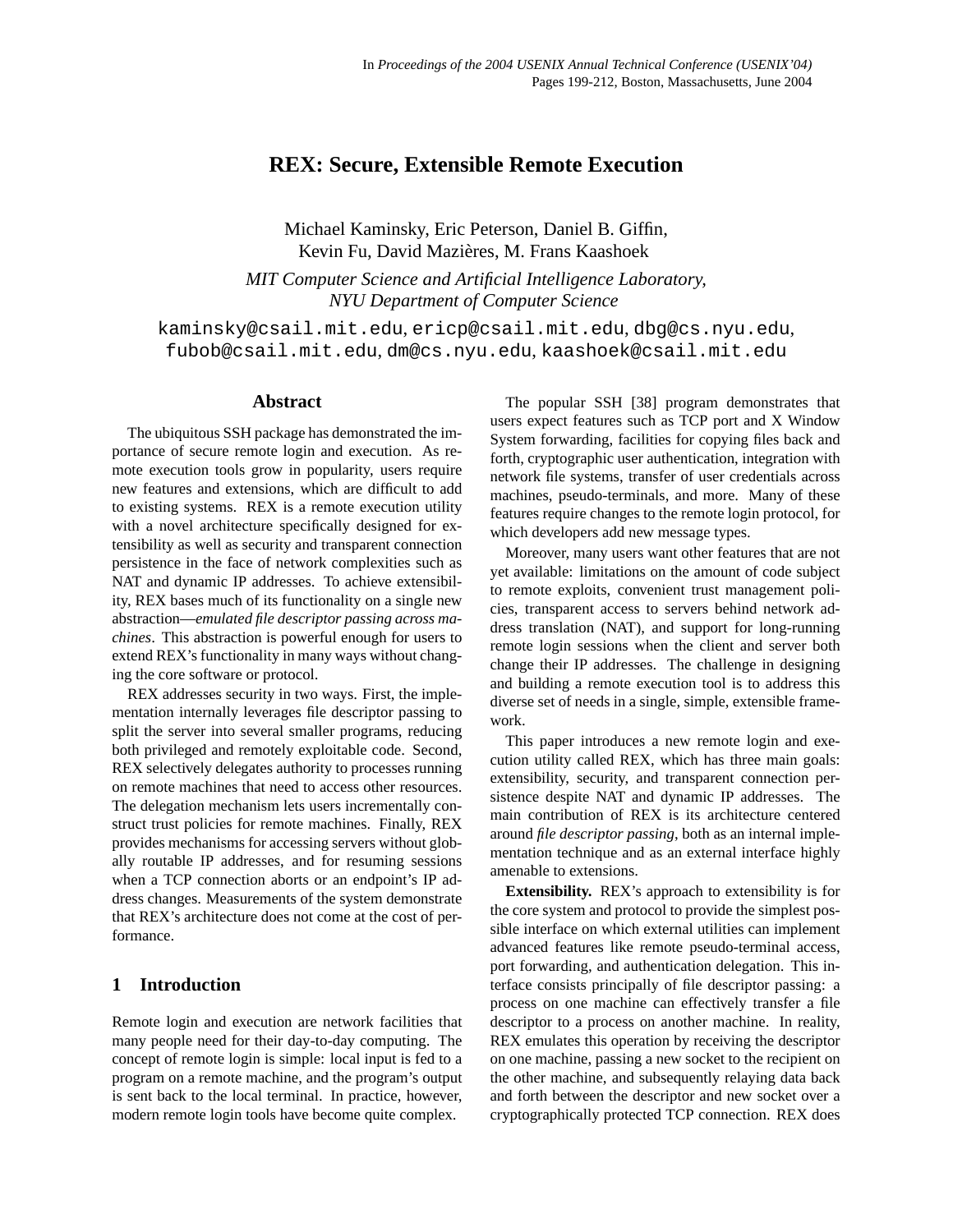not care if a passed file descriptor is the master side of a pseudo-terminal, a connection from an X-windows client, a forwarded authentication agent connection, or some as-yet-unanticipated future extension.

**Security.** REX was designed from the ground up to minimize both the amount of code that runs with superuser privileges and the amount of code that deals directly with incoming network connections (which presents the greatest risk of being remotely exploitable). The REX server is split into two components: a small trusted program, *rexd*, and a slightly larger, unprivileged, per-user program *proxy*. Remote clients can communicate only with *rexd* until they prove that they are acting on behalf of an authorized user. *Proxy*, in turn, actually implements almost the entirety of what one would consider remote execution functionality. This separation of functions and privileges is possible because *rexd* uses local file descriptor passing to hand off incoming connections to *proxy*.

The latest versions of OpenSSH [\[21\]](#page-13-1) have moved in a similar direction by embracing privilege separation [\[24,](#page-13-2) [26\]](#page-13-3). The SSH protocol, however, was not designed to facilitate such an architecture, and the complexity of the implementation reflects this fact. For example, in one step, SSH must extract the memory heap from a process and essentially recreate it in another process's address space. Moreover, even the least privileged, "jailed," SSH processes still require the potentially dangerous ability to sign with the server's secret key.

A second security goal of REX is to provide precise delegation of authority to processes running on remote machines. Delegation of authority allows a remote process to access and authenticate itself to remote resources. However, a user might trust the remote machine less than the local one. To address this problem, REX can prompt users to authorize remote accesses on a case-by-case basis; by optionally instructing the agent to allow similar accesses in the future, users can build trust policies incrementally.

**Transparent Connection Persistence.** REX provides transparent connection persistence in the face of complex network configurations. The prevalence of network address translation (NAT) makes it hard to run globally accessible servers on many machines, while dynamically assigned IP addresses can disrupt long-running sessions. REX lets users transparently connect to remote login servers behind NAT boxes using either an externally addressable proxy server or DNS SRV records [\[12\]](#page-13-4) (in conjunction with static TCP port mapping). REX's automatic connection resumption allows clients and servers to change IP addresses during the course of a connection.

We have built REX as part of the SFS [\[20\]](#page-13-5) computing environment. REX currently offers modules that handle pseudo-terminal support, TCP port forwarding, X11

forwarding with cookie authentication, and Unix-domain socket forwarding. REX adds only two small pieces of privileged code to the system. One of these, the pseudoterminal daemon, is only 400 lines of code and never touches an Internet socket; it is therefore unlikely to be remotely exploitable. The other, *rexd*, is only 500 lines of code (not counting general-purpose crypto and Remote Procedure Call libraries). REX is in daily use, it runs on Unix, and the source code is freely available.

The rest of the paper is structured as follows. Section [2](#page-1-0) describes REX's architecture, and Sections [3,](#page-4-0) [4,](#page-6-0) and [5](#page-7-0) detail the main benefits of this architecture: extensibility, security, and transparency. Section [6](#page-9-0) gives an evaluation of the implementation in terms of code size and performance. Finally we discuss related work, primarily regarding remote execution, and conclude.

## <span id="page-1-0"></span>**2 Architecture**

REX is designed to work with the Self-certifying File System (SFS), a secure, global network file system. SFS provides REX's user and server authentication facilities. REX also shares SFS's RPC compiler and library, which promote security by offering a concisely-specifiable communication interface between local and remote components, and by parsing messages with mechanicallygenerated code. Further, the use of local file descriptor passing allows REX to be broken into small functional units, minimizing the amount of privileged code.

The REX architecture offers extensibility through a communication abstraction that connects remote code (including arbitrary user programs) through the familiar interface of file descriptors. These pieces of code are called *modules*. REX groups file descriptors into *channels*, and channels into *sessions*. A *session* corresponds to all cryptographically protected communication over a single TCP connection between a REX client and a particular server. For each pair of communicating modules, there exists a *channel* within some session. Each channel can contain an arbitrary number of *file descriptor* pairs, over which modules may send data or more file descriptors.

Sections [2.1](#page-1-1) and [2.2](#page-2-0) provide background on user authentication and local and remote file descriptor passing. Sections [2.3](#page-2-1) and [2.4](#page-3-0) describe how REX establishes new sessions and how the channel abstraction is used to connect modules. Finally, this section concludes with a discussion of connection caching.

### <span id="page-1-1"></span>**2.1 User Authentication in SFS**

The key SFS subsystem that REX leverages is the user authentication infrastructure, which consists of two programs. The first is a per-user agent process, *sfsagent*,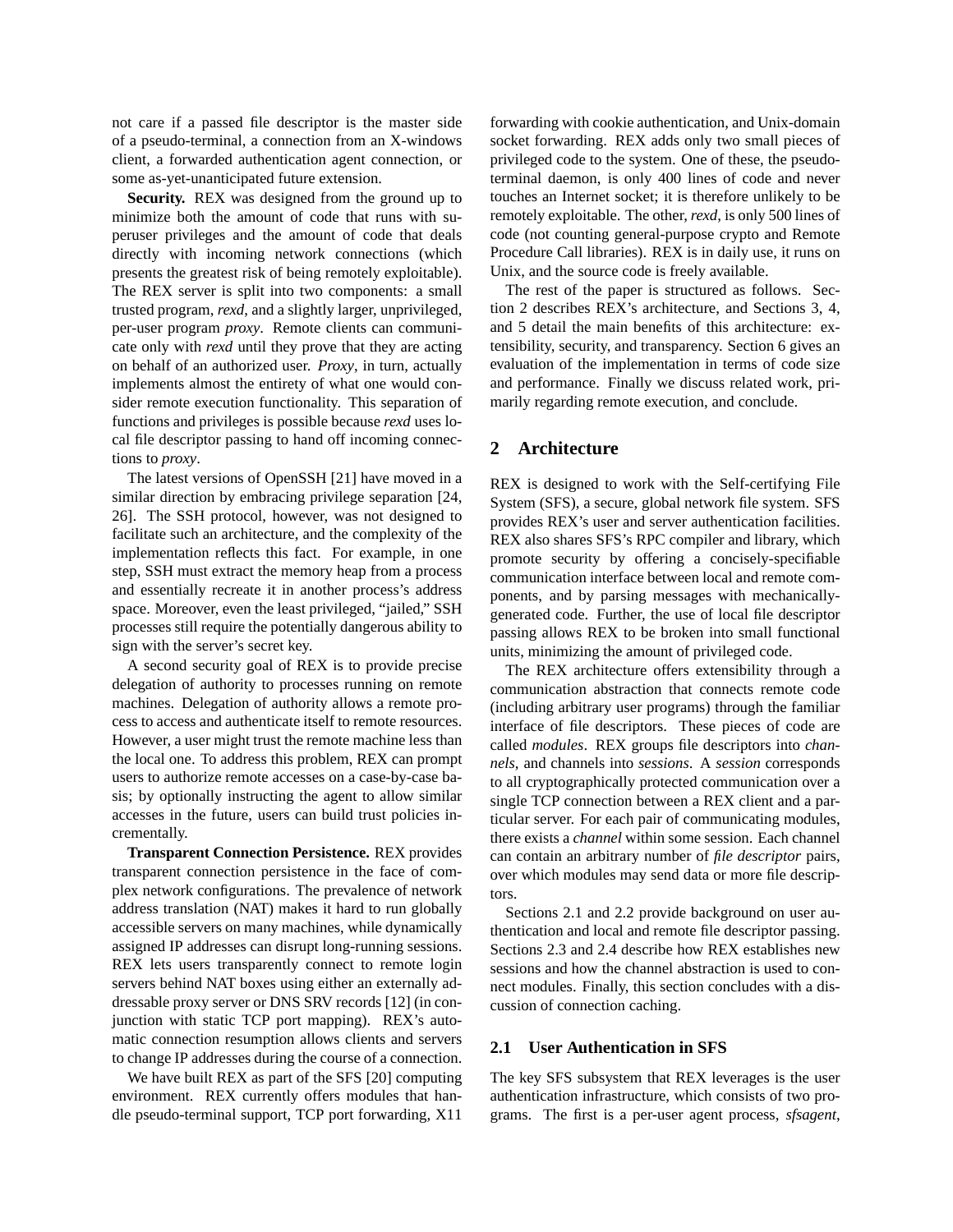which runs on the client machine. The agent stores a user's private key and signs authentication requests on his behalf. The second program is an authentication server, *sfsauthd*, which runs on the server machine. The authentication server verifies the signatures on authentication requests and then maps user public keys to local Unix accounts based on a database of registered SFS users.

## <span id="page-2-0"></span>**2.2 File descriptor passing**

File descriptors are numerical handles which name an opened file, socket, device, or other file-like resource. Most I/O in Unix is performed by reading from and writing to file descriptors. Unix also provides a facility for passing a file descriptor to another process through the *sendmsg* and *recvmsg* system calls on Unix-domain sockets [\[23\]](#page-13-6).

REX uses local file descriptor passing between daemons, particularly on the server. This mechanism makes it easy to split functionality at a connection endpoint between a privileged and unprivileged process, typically by handing the connection from the privileged to the unprivileged process after some initialization phase. The use of local file descriptor passing as it relates to security is discussed further in Section [4.](#page-6-0)

REX also introduces the emulation of file descriptor passing between machines. This mechanism allows many extensions such as port forwarding and pseudoterminal allocation to be implemented outside of the core system, thereby increasing extensibility. The use of file descriptor passing over the network is described in more detail in Section [3.](#page-4-0)

## <span id="page-2-1"></span>**2.3 Sessions**

Figures [1](#page-3-1) and [2](#page-3-2) show how REX establishes a session between a client machine (left) and a server (right). Boxes with a gray background are SFS programs that REX uses, while boxes with a white background are part of REX. Boxes with a filled upper-right corner are programs that run with superuser privileges. (The SFS agent is halfgray, half-white because even though it was part of the original SFS architecture, we extended it to support REX as described below.)

Setting up a REX session has two stages. In Stage I, the client establishes a secure, authenticated connection to the server. We call this initial connection the "master" REX session. In Stage II, the client creates new REX sessions, based on the master session, to run programs on the server.

#### **2.3.1 Stage I**

The user invokes the *rex* client<sup>[1](#page-2-2)</sup> in order to start a new REX session. First, *rex* contacts the user's agent and asks it to establish a session to the desired server (Figure [1,](#page-3-1) Step 1). In Step 2, the *sfsagent* uses the server's public key to establish a secure connection to the *rexd* process running on the server. $<sup>2</sup>$  $<sup>2</sup>$  $<sup>2</sup>$ </sup>

Mazières et al. [\[20\]](#page-13-5) describe several mechanisms through which the client can obtain the server's key. By default, REX, like SSH, maintains a cache of server public keys that it has already seen. REX, however, avoids possible man-in-the-middle attacks when contacting a server for the first time by using the Secure Remote Password (SRP) protocol [\[35\]](#page-13-7).

Next, the *sfsagent* authenticates its user to *rexd* (Step 3). The agent signs an authentication request, which it passes to the server through the secure connection. *Rexd* passes the authentication request to the authentication server, *sfsauthd*, which verifies the signature and identifies the user (maps the user's public key to a local account).

Once the user is authenticated, *rexd*, which runs with superuser privileges, spawns a new process called *proxy*, which runs with the privileges of the local user identified above (Step 4). *Rexd* uses file descriptor passing to hand the secure connection to *proxy*, which processes remote execution requests from the user (Step 5). The *sfsagent* maintains a connection to *proxy* in order to keep this master REX session alive; once the agent closes its connection to *proxy* (provided no other clients are still connected), *proxy* will exit and *rexd* will delete the master session. The master REX session is the basis for subsequent sessions between this user and server.

### **2.3.2 Stage II**

To run a program on the server, the *rex* client notifies the user's *sfsagent* that it wants to create a new session to the given server (Figure [2,](#page-3-2) Step 1). *Sfsagent* looks up the corresponding master REX session and hands *rex* session keys for a new session to the same *proxy*. *Rex* then connects to *rexd* (Step 2). *Rexd* checks that *rex* indeed possesses appropriate keys, and if so hands the connection off to *proxy* through file descriptor passing (Step 3). Finally, *rex* asks *proxy* to spawn a program, say /bin/ls, with a certain number of file descriptors (Step 4). Rex then mediates the exchange of data between these file

<span id="page-2-2"></span><sup>&</sup>lt;sup>1</sup>This paper will use REX (capital letters) to refer to the remote execution facility as a whole and *rex* (italicized lowercase) to refer to the client program that the user invokes to start a REX session.

<span id="page-2-3"></span><sup>2</sup>Since the SFS file server, authentication server, and *rexd* all listen on the same TCP port, connection setup by default also goes through an *sfssd* "meta-server." *Sfssd* demultiplexes incoming connections and hands them off to the appropriate daemon using file descriptor passing.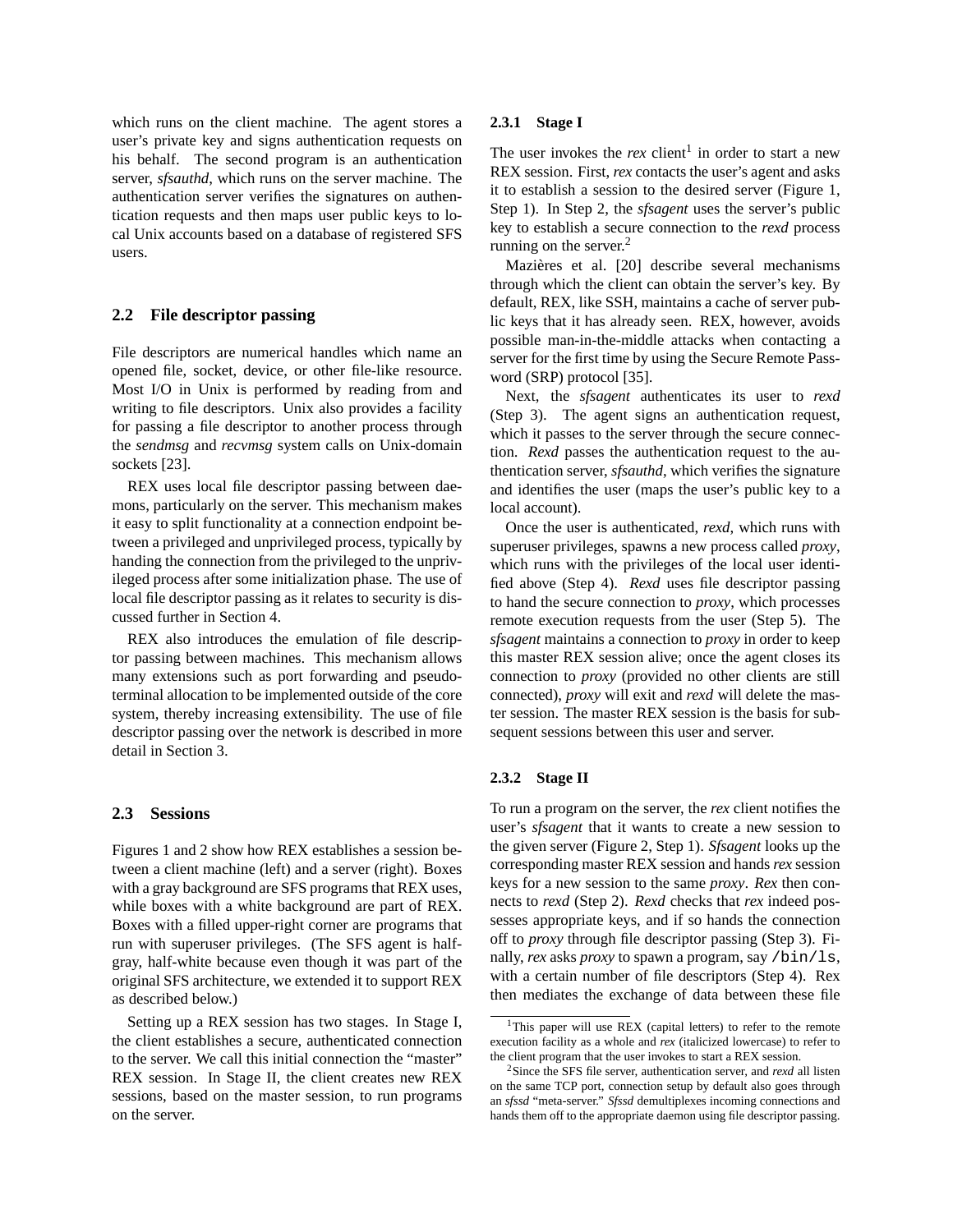

<span id="page-3-2"></span>Figure 2: Setting up a REX session (Stage II). Gray lines represent connections that were established during Stage I.

descriptors and a component on the client side with a *channel*.

## <span id="page-3-0"></span>**2.4 Channels**

The REX channel abstraction allows a pair of modules on different machines to communicate as if they were running on the same machine, connected by one or more Unix-domain sockets. When the client module writes data to a file descriptor, *rex* encapsulates that data as an RPC and sends it to *proxy*, which in turn unpacks the data and writes it to the appropriate file descriptor. The server module can then read the data on its corresponding file descriptor. *Proxy* similarly relays any data it reads back to *rex*.

The client creates channels through an RPC that specifies the name of the server module to run, a set of command line arguments and environment variables to set, and the number file descriptors the spawned module should inherit. (If fewer than three file descriptors are specified, standard input, standard output, and possibly standard error of the spawned process will be the same socket.) Depending on the channel, *rex* can either redirect I/O to a local module, or else relay data between the channel file descriptors and its own standard input, output, and error.

Channels are the mechanism through which REX emulates file descriptor passing over the network. When a module passes a file descriptor to *rex*, *rex* notifies *proxy* through an RPC. *Proxy* then creates a new Unix-domain socket pair, passes one end to the local module, and allo<span id="page-3-1"></span>cates a new file descriptor number within the channel for the other end. Conversely, when a module passes a file descriptor to *proxy*, *proxy* allocates a new file descriptor number for it within the appropriate channel and notifies *rex*, which similarly passes one end of a new socket pair to the local module. As Section [3](#page-4-0) demonstrates in detail, this emulated file descriptor passing is the foundation of REX's extensibility.

## **2.5 Connection caching**

The REX protocol naturally lends itself to *connection caching* [\[6,](#page-13-8) [10\]](#page-13-9). Because *rex* uses the *sfsagent* to establish a master session with *rexd*/*proxy* first, the *sfsagent* can remember (maintain) that connection and use it to set up subsequent REX sessions quickly. The initial REX connection to a remote machine is set up using publickey cryptography. Once this connection is established, REX uses symmetric cryptography to secure communication over the untrusted network. Subsequent REX connections to the same machine can bypass the public-key step and immediately begin encrypting the connection using symmetric cryptography.

For an interactive remote terminal session, the extra time required for the public-key cryptography might go unnoticed, but for batched remote execution that might involve tens or even hundreds of logins, the delay is observable. Connection caching offers an added benefit; if the user's agent was forwarded, that forwarding can remain in place even after the user logs out, allowing him to leave programs running that require use of the his *sfs-*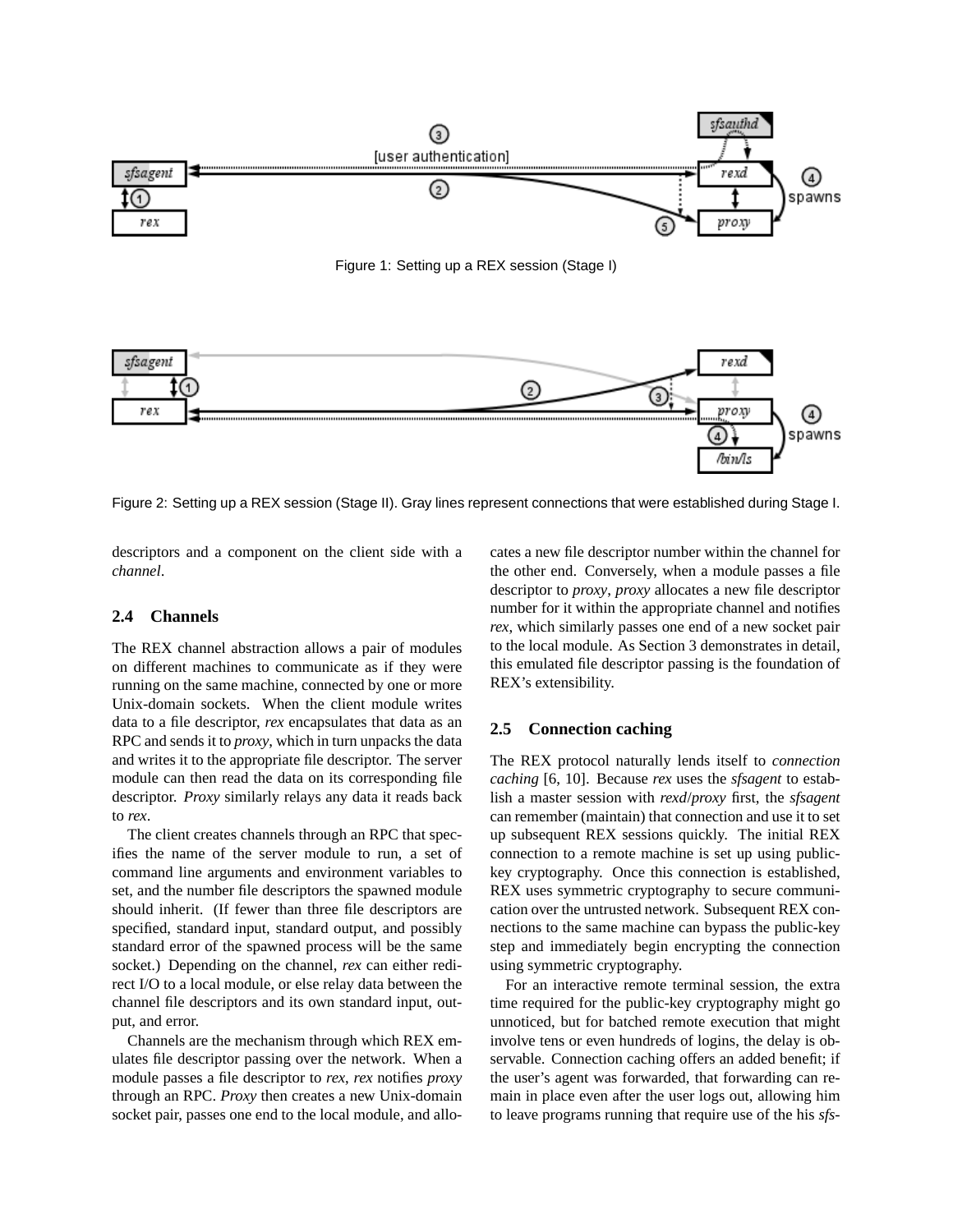$SessionKeySC_i$  = HMAC-SHA-1(*MasterSessionKeySC*,*i*)  $SessionKeyCS$ <sup>*i*</sup> = HMAC-SHA-1(*MasterSessionKeyCS*,*i*) *SessionID<sup>i</sup>* = SHA-1(*SessionKeySC<sup>i</sup>* ,*SessionKeyCSi*)  $MasterSessionID = SessionID_0$ 

<span id="page-4-1"></span>Figure 3: Sfsagent and rexd use the MasterSession Keys and sequence number (i) to compute new Session Keys.

*agent*. A utility *sfskey* lets the user list and manage open connections.

Once the master session has been established, the *rex* client can create subsequent secure connections (sessions) to the same server using the following protocol. First, *rex* contacts the *sfsagent* and requests a new session. The agent computes the values shown in Figure [3](#page-4-1) based on the *MasterSessionKey*s (one for each direction) that were established using public-key cryptography during the initial connection. The *SessionKey*s are the symmetric keys that the *rex* client uses to encrypt its connection to *proxy*. They are computed as the HMAC-SHA-1 [\[7,](#page-13-10) [17\]](#page-13-11) of a sequence number *i* keyed by the *MasterSessionKey*s. The agent generates a unique sequence number for each REX connection to prevent an adversary from replaying old REX sessions. The *SessionID* is a SHA-1 [\[7\]](#page-13-10) hash of the *SessionKey*s, and the *MasterSessionID* is the *SessionID* where the sequence number is 0.

Once the *sfsagent* computes these values, it returns them to the *rex* client. *Rex* makes an insecure connection to *rexd* and sends the sequence number, the *MasterSessionID*, and the *SessionID*. Session IDs can safely be sent over an unencrypted connection because adversaries cannot derive session keys from them. *Rexd* looks up the appropriate cached connection based on the *MasterSessionID*. Then, *rexd* computes the *SessionKey*s and the *SessionID* for the new REX session (as in Figure [3\)](#page-4-1) based on the sequence number that it just received and the *MasterSessionKey*s that it knows from the initial connection by the *sfsagent*. *Rexd* verifies that the newly computed *SessionID* matches the one received from the *rex* client. If they match, *rexd* passes the connection to *proxy* along with the new *SessionKey*s. Finally, *rex* and *proxy* both begin securing (encryption and message authentication code) the connection.

After *rex* and *proxy* establish a secure REX session, the *rex* client can create a new REX channel as described above. *Proxy* (and possibly also *rex*) will spawn the appropriate modules which can now communicate securely over the network. Subsequent connections proceed in the same way, allowing REX to rapidly execute processes on the server.

## <span id="page-4-0"></span>**3 Extensibility**

One of the main design goals for REX is extensibility. SSH has demonstrated that users want more features than just the ability to execute programs on a remote machine. TTY support, X11 forwarding, port forwarding, and agent forwarding, for example, are critical parts of today's remote execution tool. REX offers these features and also provides users with an interface to add new ones. REX's extensibility stems primarily from a single abstraction: the REX channel's ability to emulate file descriptor passing over the network. None of the features described in this section required any changes to the REX protocol.

## **3.1 TTY Support**

REX provides pseudo-terminal support to interactive login sessions using the channel abstraction and file descriptor passing as follows. The *rex* client tells *proxy* to launch a module called *ttyd*, which takes as an argument the name of the actual program that the user wants to run. Typically, for remote login, the argument to *ttyd* is the user's shell.

*Ttyd* runs with only the privileges of the user who wants a TTY. The program has two tasks. First, it obtains a TTY from a separate daemon running on the server called *ptyd*. *Ptyd* runs with superuser privileges and is responsible only for allocating new TTYs and recording TTY usage in the system utmp file. The two processes, *ttyd* and *ptyd*, communicate via RPC. When *ptyd* receives a request for a TTY, it uses file descriptor passing plus an RPC reply to return the master and slave sides of the TTY. *Ttyd* connects to *ptyd* with suidconnect, SFS's authenticated IPC mechanism (described further in Section [3.4\)](#page-6-1). This mechanism lets *ptyd* securely track and record which users own which TTYs.[3](#page-4-2) After receiving the TTY, *ttyd* keeps its connection open to *ptyd*. Thus, when *ttyd* exits, *ptyd* detects the event by an end-of-file. *Ptyd* then cleans up device own-

<span id="page-4-2"></span><sup>3</sup>Unlike traditional remote login daemons, *ptyd*, with its single system-wide daemon architecture, could easily defend against TTYexhaustion attacks by malicious users. Currently, however, this feature is not implemented.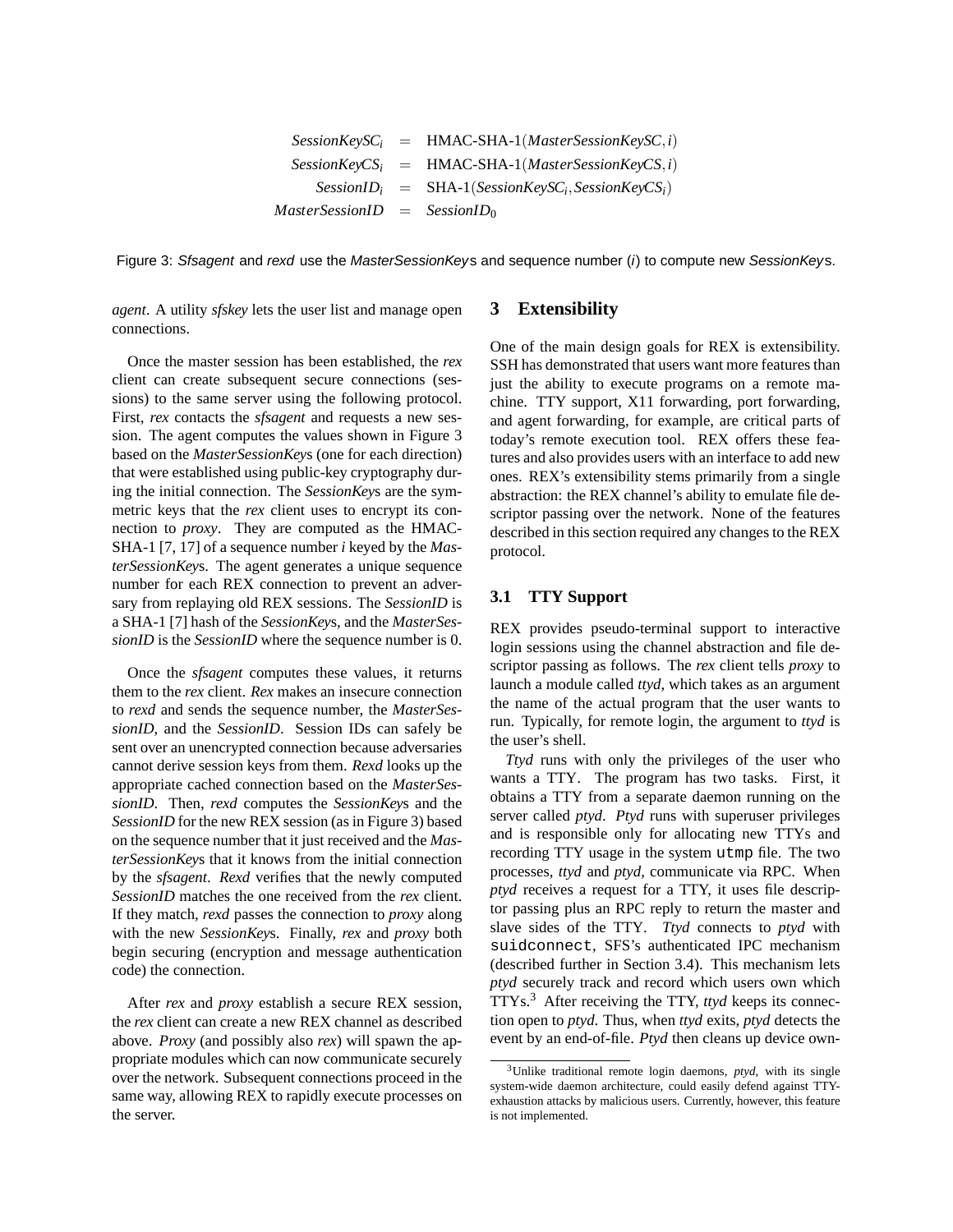ership and utmp entries for any TTYs belonging to the terminated *ttyd*.

Once *ttyd* receives a newly allocated TTY, its second task is to spawn the program given as its argument (e.g., the user's shell). It spawns the process with the slave side of the TTY as its standard file descriptors and controlling terminal. Then, *ttyd* sends the file descriptor of the TTY's master side back to the *rex* client via the REX channel. On the client machine, *rex* copies data back and forth between this copy of the TTY's master file descriptor and the local terminal (e.g., the *xterm* in which *rex* was started).

*Rex* and *ttyd* also implement terminal device behavior that cannot be expressed through the Unix-domain socket abstraction. For example, typically when a user resizes an *xterm*, the application on the slave side of the pseudoterminal receives a SIGWINCH signal and reads the new window size with the *ioctl* system call.

In REX, when a user resizes an *xterm* on the client machine, the program running on the remote machine needs to be notified. The *rex* client catches the SIGWINCH signal, reads the new terminal dimensions through an *ioctl*, and sends the new window size over the channel using file descriptor 0. Upon receiving the window resize message, *ttyd* updates the server side pseudo-terminal through an *ioctl*.

### **3.2 Forwarding X11 Connections**

REX also supports X11 connection forwarding using channels and file descriptor passing. *Rex* tells *proxy* to run a module called *listen*, which finds an available X display on the server and listens for connections to that display on a Unix-domain socket in the directory /tmp/.X11-unix. Listen notifies the *rex* client of the display it is listening on by writing the display number to file descriptor 0.

Based on this remote display number, *rex* generates the appropriate DISPLAY environment variable that needs to be set in any X programs that are to be run. Next, *rex* generates a new (fake) MIT-MAGIC-COOKIE-1 for X authentication. It sets that cookie on the server by having *proxy* run the *xauth* program. When an X client connects to the Unix-domain socket on the server, the *listen* program passes the accepted file descriptor over the channel to *rex*, which connects it to the local X server (i.e., it copies data between the received file descriptor and the local X server's file descriptor). *Rex* also substitutes the real cookie (belonging to the local X server) for the fake one.

### **3.3 Forwarding Arbitrary Connections**

REX has a generic channel interface that allows users to connect two modules from the *rex* client commandline without adding any additional code. *Rex* creates a channel that connects the standard file descriptors of the server module program to a user-specified client module program. Unlike the channels described above, the *rex* client itself does not act as the client module. This generic mechanism allows REX users to easily build extensions such as TCP port forwarding and even SSH agent forwarding.

**TCP port forwarding.** Port forwarding essentially makes connections to a port on one machine appear to be connections to a different port on another machine. For example, a wireless network user concerned about eavesdropping might want to forward TCP port 8888 on his laptop securely to port 3128 of a remote machine running a web proxy. REX provides such functionality through three short utility programs: *listen*, *moduled* and *connect*. In this case, the appropriate *rex* client invocation is: rex -m "listen 8888" "moduled connect localhost:3128" host.

*Rex* spawns the *listen* program, which waits for connections to port 8888; upon receiving a connection, *listen* passes the accepted file descriptor over the channel. The *moduled* module on the server is a wrapper program that reads a file descriptor from its standard input and spawns *connect* with the received file descriptor as *connect*'s standard input and output. *Connect* connects to port 3128 on the remote machine and copies data between its standard input/output and the port. A web browser connecting to port 8888 on the client machine will effectively be connected to the web proxy listening on port 3128 of the server machine.

**SSH agent forwarding.** REX's file descriptor passing applies to Unix-domain sockets as well as TCP sockets. One useful example is forwarding an SSH agent during a remote login session. The *rex* client command syntax is similar to the port forwarding example, but reversed: rex -m "moduled connect \$SSH\_AUTH\_SOCK" "listen -u /tmp/ssh-agent-sock" host.<sup>[4](#page-5-0)</sup> Here, the "-u" flag to the *listen* module tells it to wait for connections on a Unix-domain socket called ssh-agent-sock. Upon receiving a connection from one of the SSH programs (e.g., ssh, scp, or ssh-add) *listen* passes the connection's file descriptor to the client. The *moduled/connect* combination connects the passed file descriptor to the Unix-domain socket named by the environment variable SSH\_AUTH\_SOCK, which is where the real SSH agent is listening. In the remote

<span id="page-5-0"></span><sup>4</sup>When possible, listen rejects Unix-domain connections from other user IDs (through permission bits, *getpeereid*, or SO\_PEERCRED *ioctl*s). As this doesn't work for all operating systems, in practice we hide forwarded agent sockets in protected subdirectories of /tmp/.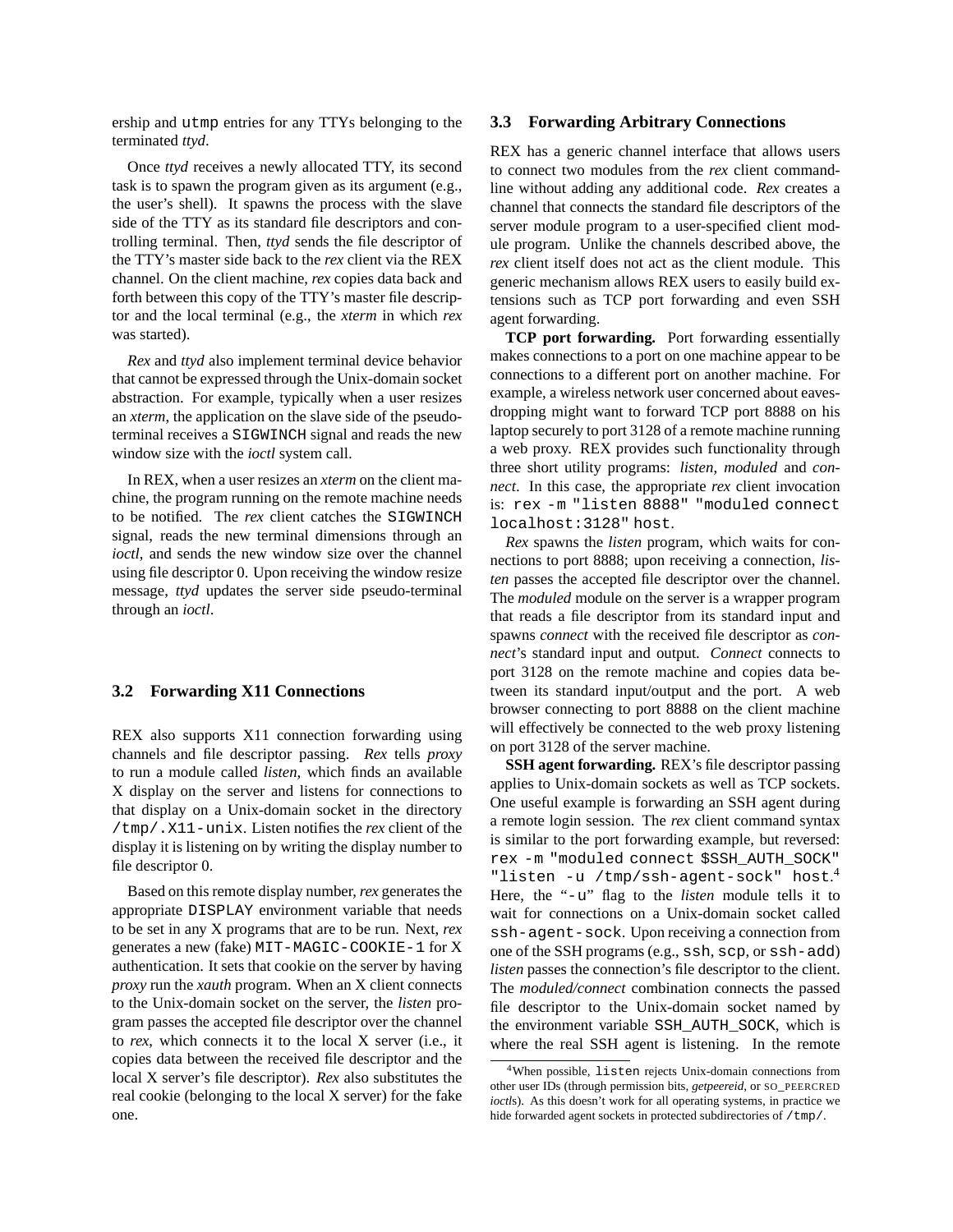login session on the server, the user also needs to set SSH\_AUTH\_SOCK to be /tmp/ssh-agent-sock. We have written a shell-script wrapper that hides these details of setting up SSH agent forwarding.

## <span id="page-6-1"></span>**3.4 Forwarding the SFS agent**

When first starting up, the *sfsagent* program connects to the local SFS daemon to register itself using authenticated IPC. SFS's mechanism for authenticated, intramachine IPC makes use of a 120-line setgid program, *suidconnect*. *Suidconnect* connects to a protected, named Unix-domain socket, sends the user's credentials to the listening process, and then passes the connection back to the invoking program.[5](#page-6-2) Though *suidconnect* predates REX, REX's file descriptor passing was sufficient to implement SFS agent forwarding with no extra code on the server. Simply running *suidconnect* in a REX channel causes the necessary file descriptor to be passed back over the network to the agent on a different machine.

Once the *sfsagent* is available on the remote machine, the user can access it using RPC. All of the user's configuration is stored in one place; requests are always forwarded back to the agent, so the user does not see different behavior on different machines.

### **3.5 File system integration**

One of the main motivations for building REX was to provide a remote execution tool that was integrated tightly with the SFS file system. When a user logs into a remote machine, he should see the same file systems as on the local machine. REX achieves this behavior by forwarding the *sfsagent*, which maintains a per-user view of the /sfs directory. Additionally, because the agent handles all of the configurable aspects of a user's environment—server key management, user authentication, revocation—the remote login session acts the same as the local one. SSH differs from this architecture in that an SSH user's environment might depend on the contents of his .ssh directory, which might be different between the local and remote machines.

## <span id="page-6-0"></span>**4 Security**

The REX architecture provides two main security benefits. First, REX minimizes the code that a remote attacker can exploit. Second, REX allows users to configure and manage trust policies during a remote login session.

### **4.1 Minimizing exploitable code**

In recent years, remote exploits have become a major concern for software developers. Buffer overruns and other bugs have led to serious system security compromises. REX attempts to mitigate this problem by minimizing the amount of remotely exploitable code. REX also attempts to protect against local exploits by minimizing the amount of code that runs with superuser privileges. REX offers protection against both types of exploits through the REX architecture's use of local file descriptor passing.

In REX, only *rexd* listens for and accepts connections from remote clients. *Rexd* runs with superuser privileges in order to authenticate the user (via *sfsauthd*) and then spawn *proxy* as that user. *Rexd* uses local file descriptor passing to pass the client connection to *proxy*.

REX also tries to avoid local superuser exploits. For example, the privileged *ptyd* daemon allocates pseudoterminals and passes them, using local file descriptor passing, to *ttyd* which runs with the privileges of a normal user. These privileged programs are small and perform only a single task, allowing easy auditing. Not counting general-purpose RPC and crypto libraries from SFS, *rexd* is about 500 lines of code and *ptyd* is about 400 lines.

### **4.2 Managing trust policies**

One particularly difficult issue with remote login is the problem of accurately reflecting users' trust in the various machines they log into. For example, a user may use local machine *A* to log into remote machine *B*, and then login from that session on *B* back to *A*. Many utilities support credential forwarding to allow password-free login from *B* back to *A*—but the user may not trust machine *B* as much as machine *A*. For this reason, other systems often disable credential forwarding by default, but the result of that is even worse. Users logging from *B* back into *A* will simply type their passwords. This is both less convenient and less secure, as an untrusted machine *B* will now not only be able to log into *A*, it will learn the user's password!

To address this dilemma, REX and the *sfsagent* support selective signing. Selective signing offers a convenient way to build up trust policies incrementally without sacrificing security. During remote login, REX remembers the machines to which it has forwarded the agent. In the remote login session, when the user invokes *rex* again and needs to authenticate to another server, his *sfsagent* will run a user-specified *confirmation program*. This program, which could be a simple text message or a graphical pop-up dialog box, displays the name of the machine originating the authentication request, the machine to which the user is trying to authenticate, the service be-

<span id="page-6-2"></span><sup>5</sup>*getpeereid*, when available, is used to double-check *suidconnect*'s claimed credentials.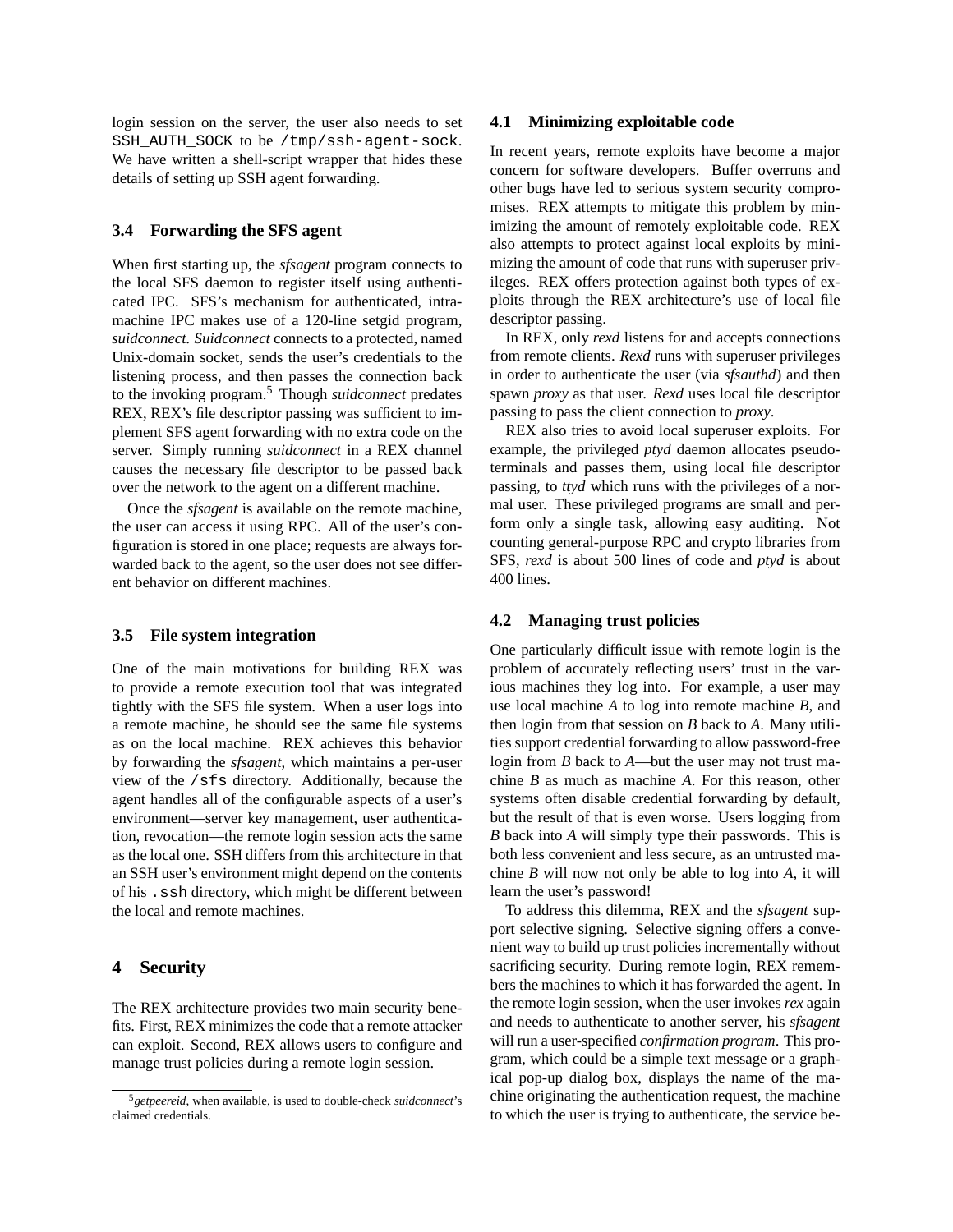ing requested (e.g., REX or file system) and the key with which the agent is about to sign. The user's agent knows about all active REX sessions and forwarded agent connections, so the remote machine cannot lie about its own identity. Moreover, because signed authentication requests contain the name and public key of the server being accessed, as well as the particular service, the agent always knows exactly what it is authorizing.

With this information, the user can choose whether or not to sign the request. Thus, users can decide caseby-case whether to let their agents sign requests from a particular machine, depending on the degree to which they trust that machine. The modularity of the agent architecture allows users to plug-in arbitrary confirmation programs. Currently, SFS comes with a GUI program (see Figure [4\)](#page-8-0) that displays the current authentication request and the key with which the agent is about to sign it. The user has five options: to reject the request; to accept (sign) it; to sign it and automatically sign all similar requests in the future; to sign it and all similar requests where the server being accessed is in the same DNS domain as the given server; and to sign it and all subsequent requests from the same client, regardless of the server being accessed.

## <span id="page-7-0"></span>**5 Transparency**

Due to the limited size of the IPv4 address space, machines often do not have static, globally routable network addresses. When an organization has more computers than IP addresses, it must typically resort to Network Address Translation, or NAT. With NAT, machines have private [\[25\]](#page-13-12) (not globally routable) IP addresses on the local network, and a gateway re-writes the source address of any outgoing packets to be globally routable. The gateway then inverts this translation on any incoming packets, so it can deliver them to the right port on the appropriate local machine.

While NAT gateways let clients with private IP addresses connect normally to external machines, they have no analogous way of transparently supporting incoming connections to local servers. The reason is that most servers listen on well-known TCP or UDP ports. If the number of servers exceeds the number of globally routable IP addresses available, multiple server machines must share the same IP address, requiring some form of application-specific demultiplexing.

A related problem is that of dropped TCP connections. Sometimes the only globally-routable IP address available to a machine (or network of machines) is temporarily assigned and periodically changes. Also, laptops usually need to change IP addresses when transported between buildings. If one end of a TCP connection changes its IP address, the entire connection must be aborted. NAT is another source of aborted TCP connections. Because NAT gateways must keep state for every active TCP connection, they can prematurely terminate a TCP connection when rebooted or when purging state entries for other reasons. Some NAT implementations (notably some cheap home routers optimized for web browsing) aggressively terminate TCP connections after only a few minutes of idle time.

Dropped TCP connections are particularly annoying with traditional remote login tools, as they cause the user's entire session to be aborted. Sessions may abort at inopportune times, when users are in the middle of editing files. Moreover all state associated with a dropped session is typically lost, including GUI windows forwarded from the remote machine.

Several design features allow REX to operate transparently through NATs and without fixed IP addresses. First, the SFS connection protocol allows servers to share IP addresses and even TCP ports, so that clients can connect transparently to arbitrarily many servers behind a NAT gateway with a single globally-routable IP address. Second, REX supports transparent resumption of aborted TCP connections [\[28,](#page-13-13) [39\]](#page-13-14), so that a session need not be restarted after a change of IP address or NAT state flush.

### **5.1 Address and port sharing**

The SFS framework, into which REX fits, provides two solutions for configuring servers behind NATs. The first approach, which we call address sharing, is to assign each internal SFS server a unique TCP port number. Most NAT gateways can be configured to have static mappings of external port numbers to private addresses and port numbers. For instance, TCP port 600 on the external IP address might always be translated to TCP port 4 of internal IP address *A*, while external port 601 is always mapped to port 4 on internal address *B*.

Though SFS servers by default listen on TCP port 4, a different port number can be specified with DNS SRV [\[12\]](#page-13-4) records. Each SRV record maps an SFS server name and service to a server hostname (i.e., the name of the globally-routable IP address), a port number, and some priority information (so that multiple SRV records can be used for load balancing). In this way, the NAT administrator can configure an external TCP port for each internal SFS machine, and publish port numbers through DNS. External clients will then transparently connect to the appropriate port of the external address.

A second approach, which we call port sharing, requires only a single external TCP port number for all internal servers. All SFS protocols, including REX, begin with a CONNECT RPC in which the client specifies the desired self-certifying server name and service type (e.g., REX, file system, or authentication server). SFS's "meta-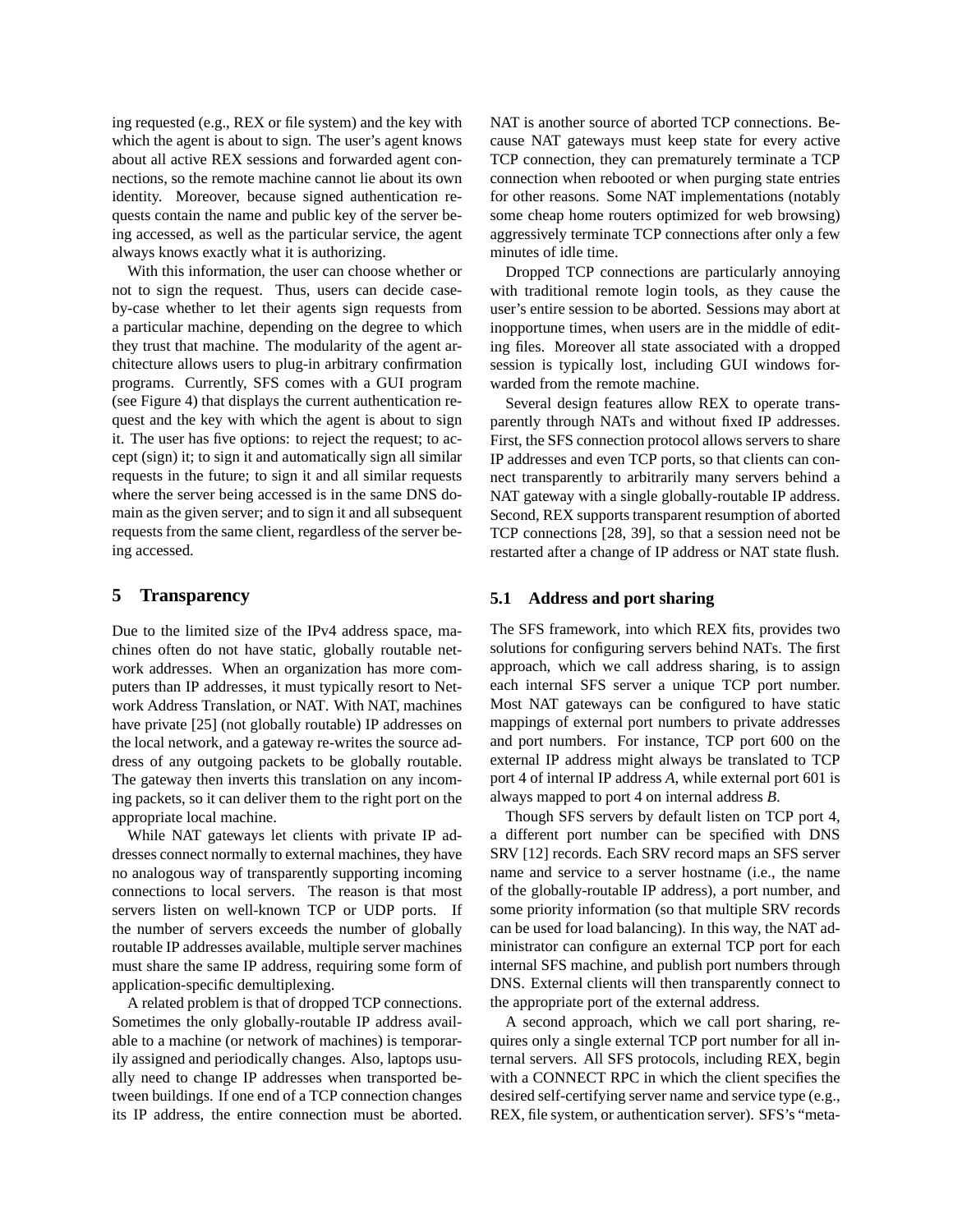

<span id="page-8-0"></span>Figure 4: A GUI confirmation program

server" program, *sfssd*, can proxy TCP traffic to different internal IP addresses based on the contents of the initial CONNECT RPC. Port sharing with *sfssd* is similar to using the HTTP Host header with an HTTP proxy.

One advantage of port sharing is that *sfssd* can be configured to proxy certain services for a given internal server but not others (e.g., exporting an SFS file server but disallowing remote logins to it through REX). A security-conscious gateway administrator therefore has better control over what services are being made externally available. The disadvantage of port sharing is that its user-level TCP proxying consumes more CPU time and adds more latency than typical in-kernel NAT implementations.

A final issue with NATs is that, for efficiency reasons, machines on the internal network should connect to each other without going through the NAT gateway. The best way to achieve this goal is to run a split DNS server, which for the same hostname serves internal addresses to internal clients and external addresses to external clients. BIND and several other popular DNS servers support such functionality, but a number of users on the SFS mailing list have complained of the complexity of configuring DNS servers. Therefore, if split DNS is not available, DNS records can be set to point to the external IP address and internal machines can use a file /etc/sfs/sfs\_hosts to override DNS with internal addresses. This file's syntax is a superset of traditional /etc/hosts, extended to allow port numbers to be specified.

### **5.2 Session resumption**

When a TCP connection aborts, REX provides the ability to resume the session over a new TCP connection. In order not to increase the amount of trusted or remotely exploitable code, this functionality is implemented entirely in *proxy*, with no changes required to *rexd*. To resume an aborted TCP connection, the client first attaches to *proxy* through *rexd*, using a new sequence number. It then issues a RESUME RPC, supplying the sequence number of the old session. This RPC causes the *proxy* to delete the state of the current session and replace it with that of the old session.

REX uses a bi-directional RPC protocol. Any input to *rex* prompts it to send an RPC to *proxy*, and similarly any program output to *proxy* results in an RPC to *rex*. For a resumable connection, *rex* and *proxy* each keep a replay cache of recently transmitted RPCs replies. Resumption then just consists of replaying all unanswered RPCs. In order to determine when something can be evicted from the replay cache, the RPC code conservatively determines when the other side has received a reply based on two factors: the size of the kernel's TCP send buffer and replies to RPCs in the other direction.

One issue introduced by session resumption is the potential to leave stale proxies around if *rex* processes are terminated. REX employs several techniques to reduce the incidence of stale proxies. First, each *rex* client maintains a connection to the user's agent. If a resumable *rex* process dies (for instance because the user terminates it with the Unix " $k$ ill  $-9$ " command), the agent detects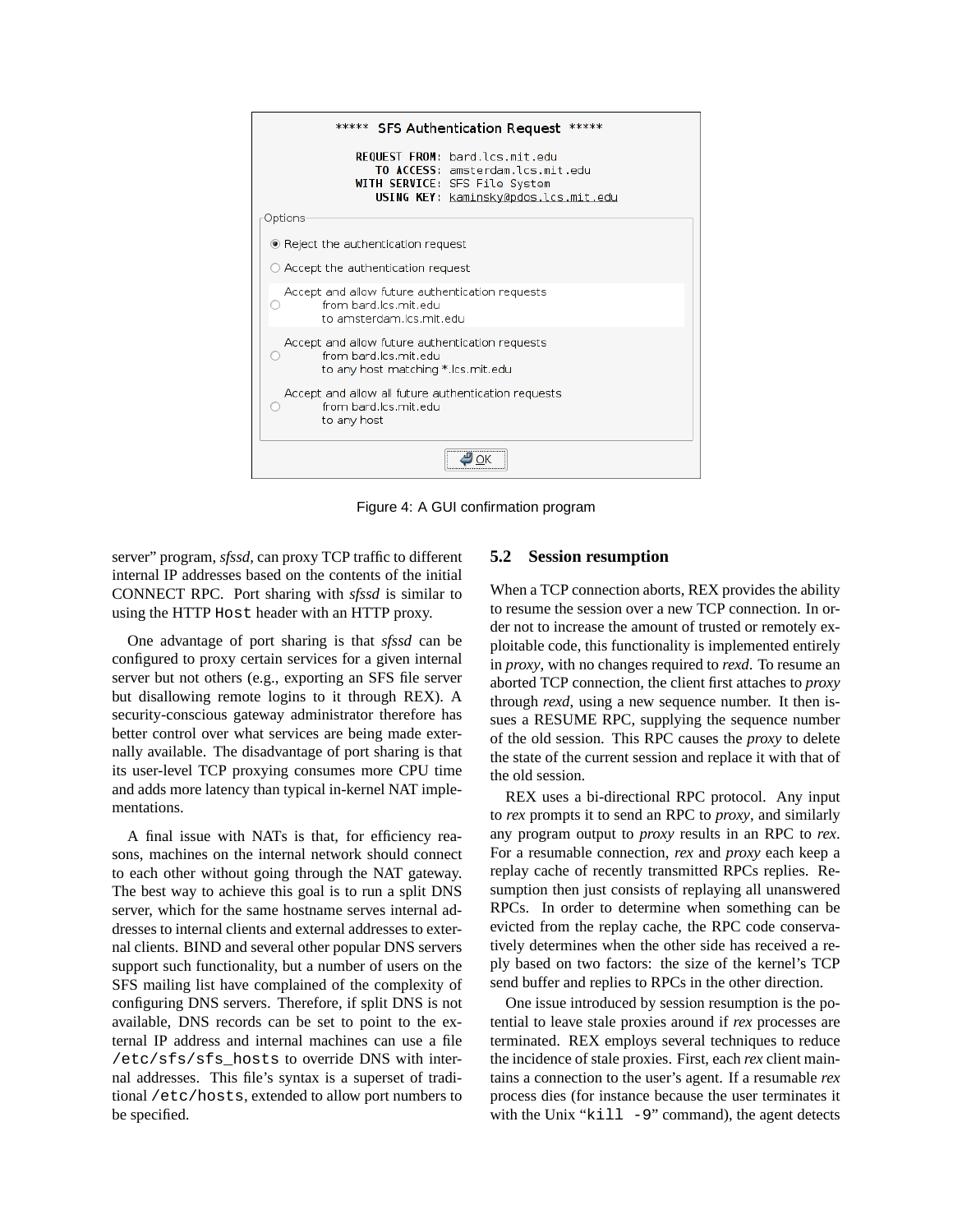this fact by an end-of-file, and informs the remote proxy that the particular session can be garbage-collected.

Second, each agent has a unique identifier, based on the user's login name and the name of the machine it is running on. The agent's identity is supplied as a command line option to *proxy* (which, in particular, makes it visible through the Unix ps command). Whenever *proxy* is launched with a particular agent identity, it informs any previous *proxy* running with the same identity though a named Unix-domain socket in /tmp, and the previous proxy then considers all sessions non-resumable. In the event that the agent ungracefully exits (for example, the client crashes and reboots), this mechanism causes the old proxy to exit the next time the user logs into the same server.

Session resumption works transparently even when the server changes IP address, so long as the server publishes its current address through DNS (e.g., using some sort of dynamic DNS scheme like dyndns.org). However, there are some subtleties to making this work properly because of the fact that DNS can also be used for load balancing—for instance, a hostname like dialup. mit.edu might actually point to a pool of login servers. In such cases, when a client changes IP address, it must resume its REX session to the same dialup server. To achieve this, REX revalidates all DNS information when reconnecting, and chooses the same DNS records as for the initial connection if still available. More precisely, when the original connection used an SRV record, if the particular hostname and port chosen the first time are still available, reconnection uses them again. For a given hostname, if the particular IP address initially used is still available, reconnection again re-uses it.

We note that the level of indirection provided by SRV records allows the location of an entire network of servers behind a NAT gateway to be updated with the change of a single DNS A (address) record. For example, Figure [5](#page-10-0) shows an example of SRV records for four SFS servers in the static DNS domain mydomain.org, located behind a NAT gateway called mynat.dyndns. org. If the gateway's external address changes, only the DNS record of mynat.dyndns.org needs to be updated—the mydomain.org domain can remain unchanged.

# <span id="page-9-0"></span>**6 Evaluation**

First, this section quantifies REX's extensible architecture in terms of code size. Second, we compare the performance of REX with the OpenSSH [\[21\]](#page-13-1) implementation of SSH protocol version 2 [\[37\]](#page-13-15). The measurements demonstrate that the extensibility gained from file descriptor passing comes at little or no cost.

### **6.1 Code size**

REX has a simple and extensible design. Its wire protocol specification is only 230 lines of Sun XDR code [\[29\]](#page-13-16). REX has two component programs that run with enhanced privileges. *Rexd* receives incoming REX connections and adds only 500 lines of trusted code to the system (not counting the general-purpose RPC and crypto libraries from the SFS toolkit [\[19\]](#page-13-17)). *Ptyd* allocates pseudoterminals to users that have successfully authenticated and is about 400 lines of code.

*Proxy* runs with the privileges of the authenticated users and is just over 1000 lines of code; the *rex* client is about 2,350 lines. Extensions to the *sfsagent* for connection caching constitute less than 900 lines of code.

Modules that extend REX's functionality are also small. The *listen*, *moduled*, and *connect* modules are approximately 250, 30, and 375 lines of code, respectively. *Ttyd* is under 260 lines.

If REX were to gain a sizable user base, we could expect the code size to grow because of demands for features and interoperability. The code growth, however, would take place in untrusted components such as *proxy* or in new external modules (likely also untrusted). Because of the extensibility, well-defined interfaces, and the use of file descriptor passing, the trusted components can remain small and manageable.

## **6.2 Performance**

We measured the performance of REX and OpenSSH 3.8p1 [\[21\]](#page-13-1) on two machines running Debian with a Linux 2.4 kernel. The client machine consisted of a 2 GHz Pentium 4 with 512 MB of RAM. The server machine consisted of a 1.1 GHz AMD Athlon with 768 MB of RAM. A 100 Mbit, switched Ethernet with a 118 µsec roundtrip time connected the client and server. Each machine had a 100 Mbit Ethernet card.

We configured REX and SSH to use cryptographic systems of similar performance. For authentication and forward secrecy, SFS uses the Rabin-Williams cryptosystem [\[33\]](#page-13-18) with 1,024-bit keys. SSH uses RSA with 1,024-bit keys for authentication and Diffie-Hellman with 768-bit ephemeral keys for forward secrecy. We configured SSH and SFS to use the ARC4 [\[14\]](#page-13-19) cipher for confidentiality. For integrity, SFS uses a SHA-1-based message authentication code while SSH uses HMAC-SHA-1 [\[7,](#page-13-10) [17\]](#page-13-11). Our SSH server had the privilege separation feature [\[24\]](#page-13-2) enabled.

#### **6.2.1 Remote login**

We compare the performance of establishing a remote login using REX and SSH. We expect both SSH and REX to perform similarly, except that REX should have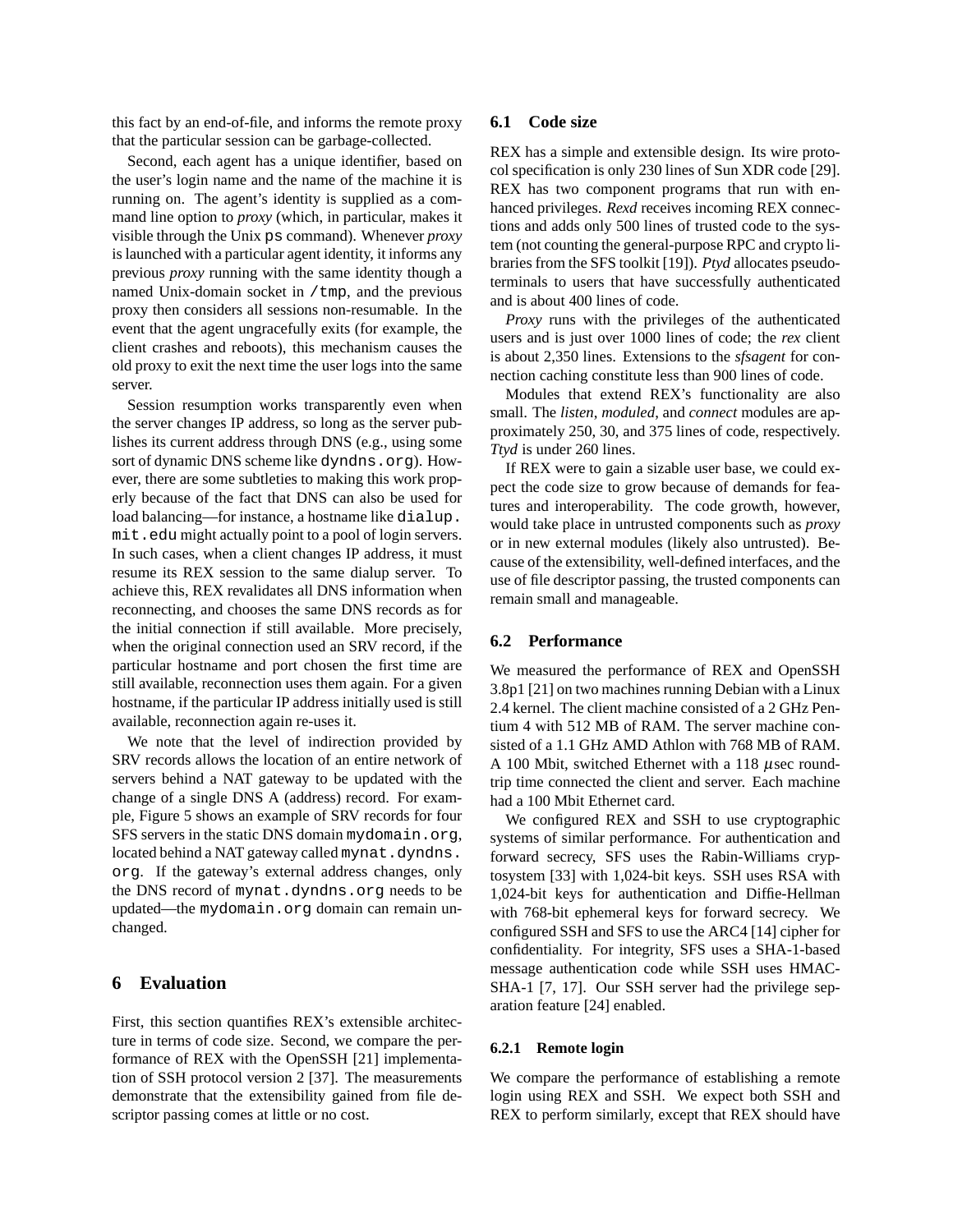| SERVICE/NAME<br>$\mathcal{L}$        |     |             |     | PRIO/WGHT PORT SERVER |
|--------------------------------------|-----|-------------|-----|-----------------------|
| _sfs._tcp.server-a.mydomain.org. SRV |     | - 0         |     | 600 mynat.dyndns.org. |
| _sfs._tcp.server-b.mydomain.org. SRV |     | U           | 601 | mynat.dyndns.org.     |
| sfs. tcp.dialup.mydomain.org.        | SRV | $0\quad 1$  |     | 602 mynat.dyndns.org. |
| sfs. tcp.dialup.mydomain.org.        | SRV | $0 \quad 1$ |     | 603 mynat.dyndns.org. |

<span id="page-10-0"></span>Figure 5: An example of DNS SRV for four SFS servers on different TCP ports of mynat.dyndns.org. Such configurations are useful when mynat.dyndns.org is a NAT gateway, forwarding different TCP ports to different internal server machines. The priority and weight columns affect load balancing across duplicate records. The values are meaningless for server-a and server-b, and for dialup result in uniform distribution of connections across TCP ports 602 and 603 of mynat.dyndns.org.

a lower latency for subsequent logins because of connection caching.

|                         | Average  | Minimum    |
|-------------------------|----------|------------|
| Protocol                | Latency  | Latency    |
| <b>SSH</b>              | 121 msec | $120$ msec |
| REX (initial login)     | 51 msec  | 50 msec    |
| REX (subsequent logins) | 21 msec  | 20 msec    |

<span id="page-10-1"></span>Table 1: Latency of SSH and REX logins

Table [1](#page-10-1) reports the average and minimum latencies of 100 remote logins in wall clock time. In each experiment, we log in, run /bin/true, and then immediately log out. The user's home directory is on a local file system. For both REX and SSH, we disable agent forwarding, pseudo-tty allocation, and X forwarding.

The results demonstrate that an initial REX login is slightly faster than an SSH login. In both cases, much of the time is attributable to the computational cost of modular exponentiations. An initial REX connection requires two concurrent 1,024-bit Rabin decryptions—one by the client for forward secrecy, one by the server to authenticate itself—followed by a 1,024-bit Rabin signature on the client to authenticate the user. All three operations use the Chinese Remainder Theorem to speed up modular exponentiation.

An SSH login performs a 768-bit Diffie-Hellman key exchange—requiring two 768-bit modular exponentiations by each party—followed by a 1,024-bit RSA signature for server authentication and a 1,024-bit RSA signature for user authentication. The Diffie-Hellman exponentiations cannot be Chinese Remaindered, and thus are each more than 50% slower than a 1,024-bit Rabin decryption. The RSA operations cost the same as Rabin operations.

The cost of public key operations has no bearing on subsequent logins to the same REX server, as connection caching requires only symmetric cryptography. Were SSH to implement connection caching, we would expect performance similar to REX's on subsequent logins.

#### **6.2.2 Port forwarding throughput**

Both SSH and REX can forward ports and X11 connections. To demonstrate that REX performs just as well as SSH, we measure the throughput of a forwarded TCP port with NetPipe [\[27\]](#page-13-20). NetPipe streams data using a variety of block sizes to find peak throughput.

| Protocol   | Throughput    | Latency       |
|------------|---------------|---------------|
| <b>TCP</b> | 87.1 Mbit/sec | 118 $\mu$ sec |
| <b>SSH</b> | 86.2 Mbit/sec | $294$ µsec    |
| <b>REX</b> | 86.0 Mbit/sec | 394 $\mu$ sec |

<span id="page-10-2"></span>Table 2: Throughput and latency of TCP port forwarding

We first measure the throughput of an ordinary, insecure TCP connection. Table [2](#page-10-2) shows that the maximum TCP throughput is 87.1 Mbit/sec. The round-trip latency represents the time to send one byte of data from the client to the server, and receive acknowledgment. Next, we measure the throughput of a forwarded port over established SSH and REX connections. Table [2](#page-10-2) shows that file descriptor passing in REX does not noticeably reduce throughput.

We attribute the additional latency of ports forwarded through REX to the fact that data must be propagated through both *proxy* and *connect* on the server, incurring an extra context switch in each direction. If *rex* and *proxy* provided a way to "fuse" two file descriptors, we could eliminate the inefficiency. Note, however, that over anything but a local area network, actual propagation time would dwarf the cost of these context switches.

# **7 Related Work**

Several tools exist for secure remote login and execution. This section focuses primarily on those tools but concludes with a discussion of agents and file descriptor passing.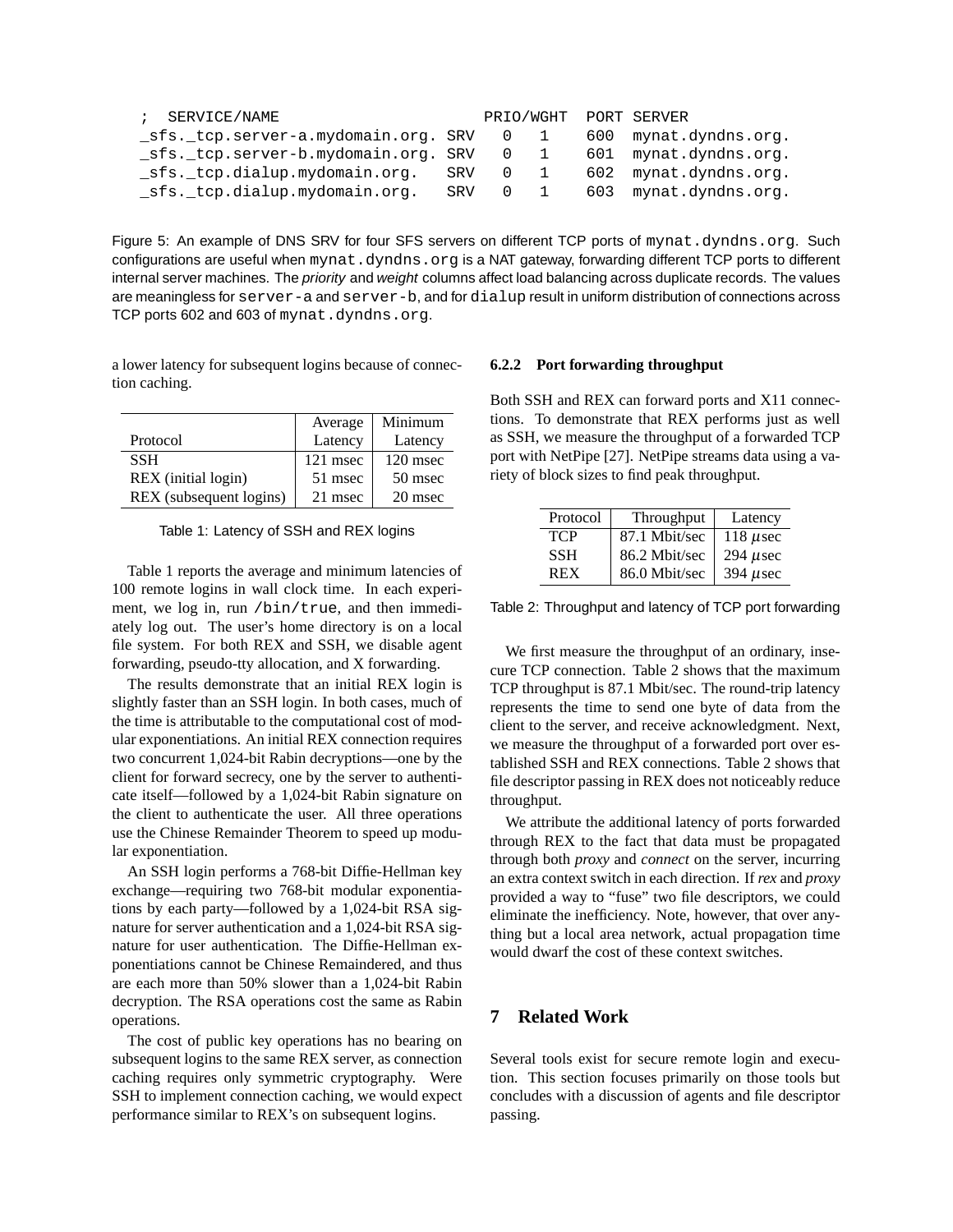## **7.1 SSH**

SSH [\[38\]](#page-13-0) is the de-facto standard for secure remote execution and login. SSH is decentralized: one needs only local superuser privileges to run the SSH server daemon, and one does not need to obtain server certificates or otherwise register with any sort of realm administrator in order to connect to the SSH server. SSH also offers several modes of user authentication. For example, it has optional support for Kerberos [\[30\]](#page-13-21), allowing passwordfree login plus ticket and AFS [\[13\]](#page-13-22) token forwarding.

SSH was the main inspiration for REX, as we needed an SSH-like tool that could work with SFS. Though we could have extended SSH for the task, we decided to build REX from scratch for several reasons. First, we believed a design based on file descriptor passing would simplify implementation, improve security, and increase extensibility. Leveraging SFS's RPC compiler and library further reduced the amount of new code needed. We also wished to take advantage of SFS's infrastructure for user and server authentication, particularly its use of SRP to sidestep potential man-in-the-middle attacks. Finally, as commonly configured, SSH servers read files in users' home directories before authenticating them, which is inconvenient when the home directories themselves reside on SFS.

Aside from file descriptor passing and integration with SFS, REX offers several features not presently available in SSH. REX's connection caching improves connection latency. Connection resumption and support for NATs allow REX to operate transparently over a wider variety of network configurations. Selective signing improves security in mixed-trust environments and saves users from typing their passwords unnecessarily. Conversely, SSH provides features not present in REX, notably compatibility with other user-authentication standards.

We believe many of the ideas in REX are applicable to SSH and other remote login tools, and hope that SSH and REX can increasingly adopt each other's features. For example, as part of the privilege separation code in OpenSSH [\[21\]](#page-13-1), the OpenSSH server internally handles pseudo-terminals with file descriptor passing. Though file descriptor passing is part of the source code, it is not part of the protocol. Generalizing the idea cleanly to pass file descriptors for other purposes would require modification to the SSH protocol, which we hope people will consider in future revisions.

## **7.2 Kerberos**

Kerberos [\[30\]](#page-13-21) is a centralized authentication system which includes remote login and execution utilities. It provides a unified way of naming, authenticating, and authorizing principals. Kerberos organizes users and machines into realms. Joining an existing realm (i.e., setting up a server) requires permission from and coordination with that realm's trusted administrator. In part because Kerberos is based on shared-secret cryptography, creating a new realm is not a simple task and requires administrative permission to interoperate with existing realms.

Kerberized remote login is based on this centralized architecture, and therefore requires a trusted third party for client-server authentication. REX and SFS both support third-party authentication, but do not require it, and in practice they are often used without it. The AFS [\[13\]](#page-13-22) file system uses Kerberos for authentication, and Kerberized remote login can authenticate users to the file system before logging them in. REX provides similar support for the SFS file system.

### **7.3 Globus**

The Globus [\[8\]](#page-13-23) Project provides a Grid metacomputing infrastructure that supports remote execution and job submission through a resource allocation manager called GRAM [\[5\]](#page-13-24) and access to global storage resources through GASS [\[1\]](#page-12-0). Globus was designed to provide a uniform interface to distributed, remote resources, so individual client users do not need to know the specific mechanisms that local resource managers employ. By default, GRAM and GASS provide simple output redirection to a local terminal for programs running on a remote machine. Tools built on top of Globus can offer features such as pseudo-terminals, X11 forwarding and TCP port forwarding [\[11\]](#page-13-25). These features, however, seem to be built into the software and protocol whereas REX provides the same extensibility and security (privilege separation) through file descriptor passing.

The Grid Security Infrastructure (GSI) [\[3,](#page-12-1) [9\]](#page-13-26) provides security and authentication to Grid-based services. GSI is based on X509 [\[36\]](#page-13-27) public-key certificates and the SSL/TLS protocols [\[6\]](#page-13-8). Recent extensions to GSI add support for proxy certificates [\[32\]](#page-13-28), which allow an entity to delegate an arbitrary subset of its privileges. A new GSI-enabled version of SSH can use these proxy certificates to provide limited delegation to applications running on the remote machine, similar to REX's selective signing mechanism.

### **7.4 Secure rlogin**

Before SSH, researchers explored other options for secure remote login [\[16,](#page-13-29) [31\]](#page-13-30). Kim et al. [\[16\]](#page-13-29) implemented a secure *rlogin* environment using a security layer beneath TCP. The system defended against vulnerabilities created by hostname-based authentication and source address spoofing. Secure *rlogin* used a modular approach to provide a flexible security policy. Like REX, secure *rlogin* used small, well-defined module interfaces.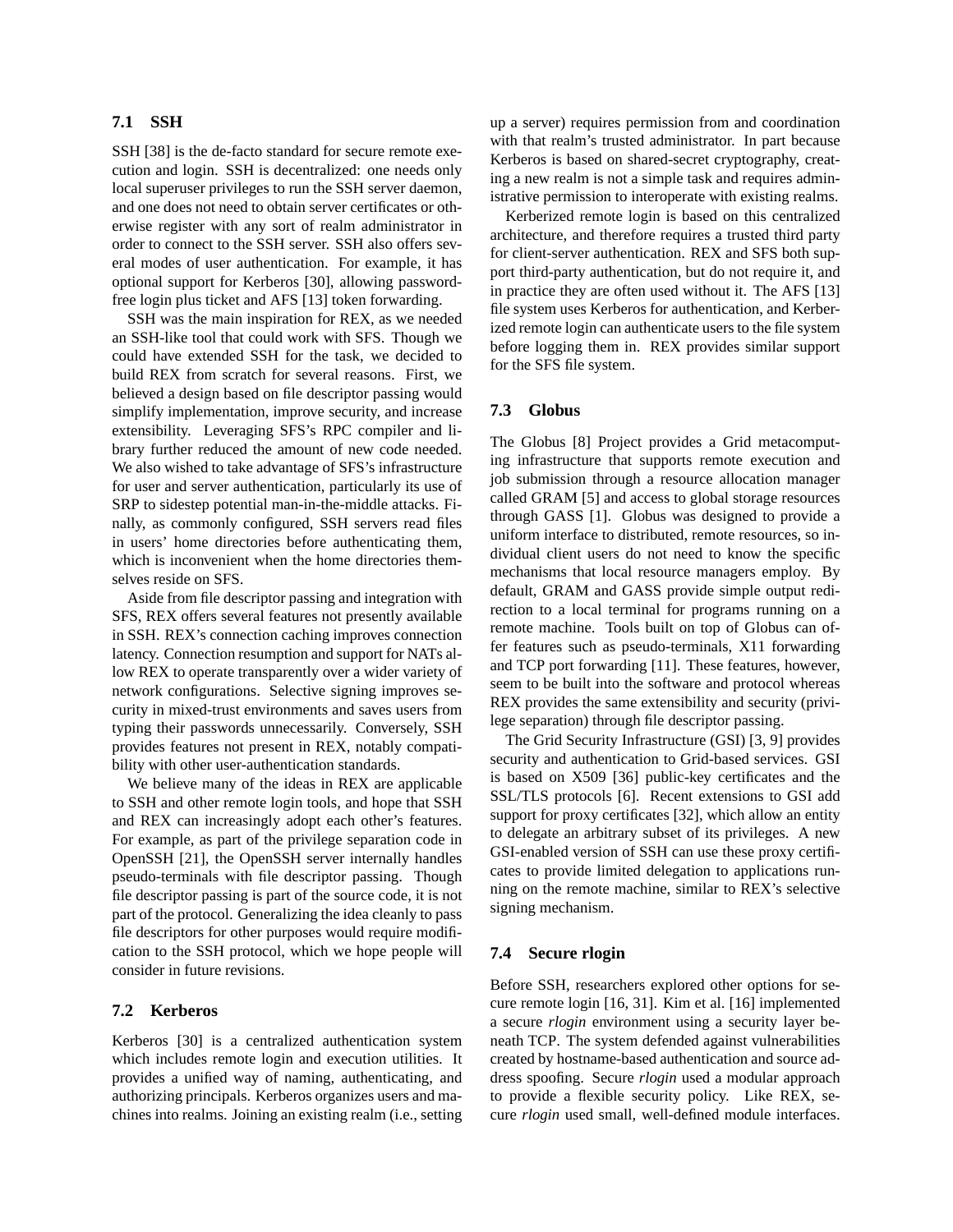REX uses a secure TCP-based RPC layer implemented by SFS; secure *rlogin* used a secure network layer between TCP and IP, similar to IPSec [\[15\]](#page-13-31).

## **7.5 Agents**

While REX is not the first remote execution tool to employ user agents, it makes far more extensive use of its agent than other systems. The SSH agent, for example, is capable of authenticating users to servers. For other tasks such as server authentication, however, SSH relies on configuration files (e.g., known\_hosts) in users' home directories. When users have different home directories on different machines, they see inconsistent behavior for the same command, depending on where it is run. By contrast, encapsulating all state behind an RPC agent interface allows a user's configuration to be propagated from machine to machine simply by forwarding an RPC connection.

Another significant difference between the REX and SSH agents is that the SSH agent returns authentication requests that are not cryptographically bound to the identity of the server to which they are authorizing access. As a result, a remote SSH client could lie to the local agent about what server it is trying to log into. Concurrently and indepently of REX, the SSH agent added support for a simple confirmation dialog feature, but the SSH agent is unable to build up any meaningful policies or even tell the user exactly what is being authorized.

Recently, the security architecture for the Plan 9 system has been redesigned [\[4\]](#page-12-2). The new Plan 9 architecture has an agent, *factotum*, which is similar to the SSH and SFS agents but is implemented as a file server.

The Taos operating system [\[18,](#page-13-32) [34\]](#page-13-33) and the Echo file system [\[2\]](#page-12-3) also have notions of an authentication agent. Unlike SFS, they both implement the agent as an operating-system component rather than as a usercontrolled program.

### **7.6 File descriptor passing**

An alternative to file descriptor passing is file namespace passing, as is done in Plan 9 [\[22\]](#page-13-34). Plan 9's CPU command can replicate parts of the file namespace of one machine on another. When combined with device file systems like /dev/fd, this mechanism effectively subsumes file descriptor passing. Moreover, because so much of Plan 9's functionality (including the windowing system) is implemented as a file system, CPU allows most types of remote resource to be accessed transparently. Unfortunately, Unix device and file system semantics are not amenable to such an approach, which is one of the reasons tools like SSH have developed so many different, ad hoc mechanisms for handling different types of resources.

# **8 Conclusions**

REX provides secure remote login and execution in the tradition of SSH. REX offers a new architecture with three main goals—extensibility, security, and transparent connection persistence in the absence of global routing. REX's extensibility, based on emulated file descriptor passing between machines, allows users to add new functions to REX without changing the protocol. REX's security benefits are a limited amount of exploitable code and a convenient mechanism for building trust policies. Finally, REX provides transparent operation in today's complex network configurations, which include NAT and dynamic IPs.

The current REX implementation demonstrates that the REX architecture is viable. We hope that the new ideas upon which REX is built will find wider applicability in other systems. REX is available as part of the SFS distribution (<http://www.fs.net/>).

## **9 Acknowledgments**

We thank our shepherd Werner Vogels and the anonymous reviewers for their comments and feedback. Niels Provos provided helpful feedback on an early draft of the paper. This research was supported by the DARPA Composable High Assurance Trusted Systems program (BAA #01-24) under contract #N66001-01-1-8927, and by the National Science Foundation under Cooperative Agreement No. ANI-0225660 (as part of the IRIS project). Michael Kaminsky was partially supported by a National Science Foundation Graduate Research Fellowship, and David Mazières by an Alfred P. Sloan Research Fellowship.

### **References**

- <span id="page-12-0"></span>[1] Joseph Bester, Ian Foster, Carl Kesselman, Jean Tedesco, and Steven Tuecke. GASS: A data movement and access service for wide area computing systems. In *Proceedings of the Sixth Workshop on Input/Output in Parallel and Distributed Systems*, pages 78–88, Atlanta, GA, May 1999.
- <span id="page-12-3"></span>[2] Andrew D. Birrell, Andy Hisgen, Chuck Jerian, Timothy Mann, and Garret Swart. The Echo distributed file system. Technical Report 111, Digital Systems Research Center, Palo Alto, CA, September 1993.
- <span id="page-12-1"></span>[3] R. Butler, D. Engert, I. Foster, C. Kesselman, S. Tuecke, J. Volmer, and V. Welch. A national-scale authentication infrastructure. *IEEE Computer*, 33(12):60–66, 2000.
- <span id="page-12-2"></span>[4] Russ Cox, Eric Grosse, Rob Pike, Dave Presotto, and Sean Quinlan. Security in Plan 9. In *Proceedings of the 11th USENIX Security Symposium*, San Francisco, CA, August 2002.